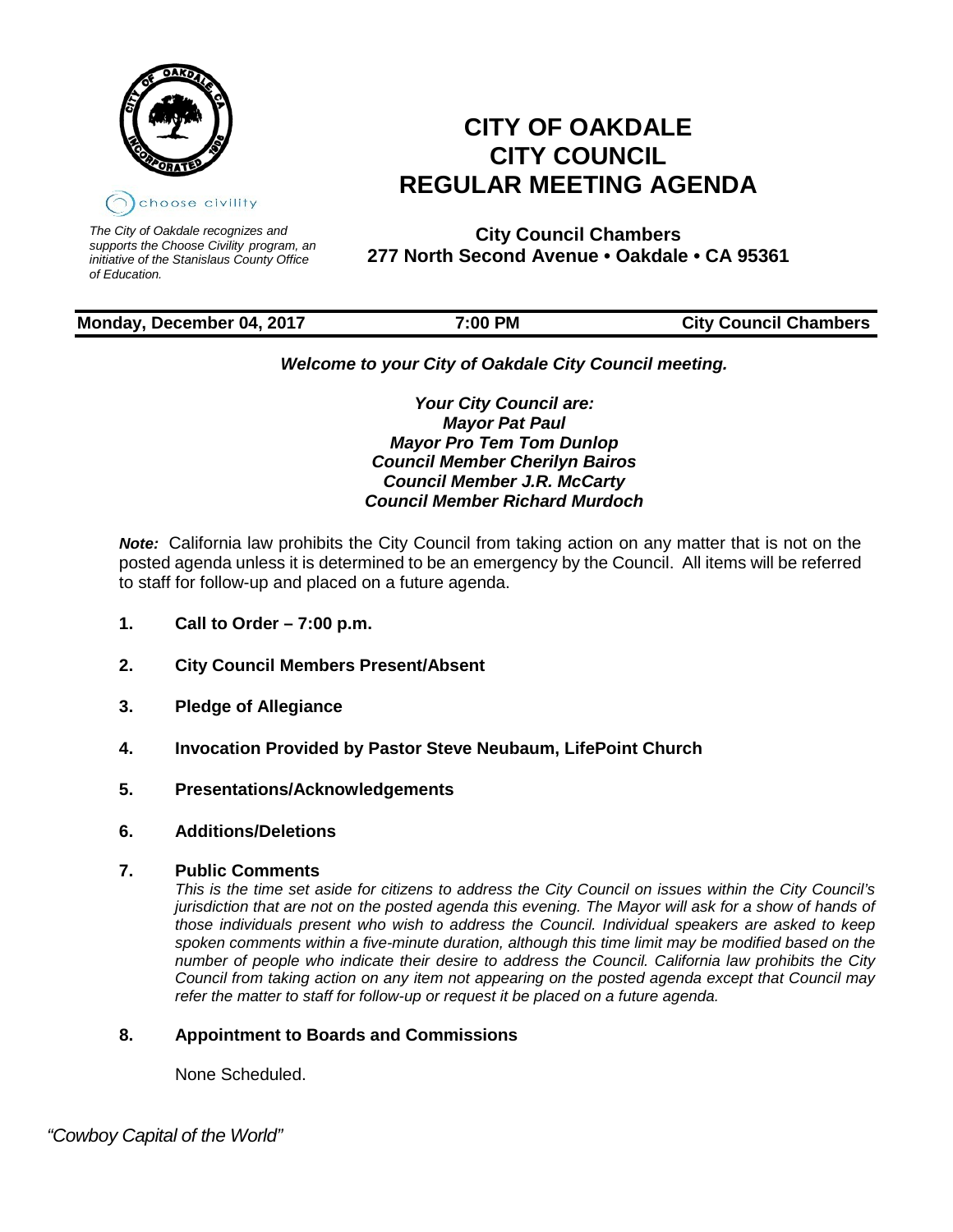

#### **Next City Council Resolution: 2017-136 Next Ordinance: 1252**

# **9. City Council Consent Agenda**

The consent agenda is comprised of Items 9.1 through 9.7. Unless there is discussion by a member of the audience/Council they may be approved in one motion.

- 9.1: Approve the Regular City Council Meeting Minutes of November 20, 2017.
- 9.2: Receive and File the Warrant List for the period of November 16, 2017 to November 29, 2017.
- 9.3: Waive Readings of Ordinances/Resolutions except by Title.
- 9.4: Consider Approving by Minute Order the List of Commissions/Board/Committees and Authorizing the City Clerk to Provide List to Stanislaus County Oakdale Branch Library in Compliance with State of California Government Code 54973.
- 9.5: Adopt Resolution 2017-<br>
<sub>,</sub> a Resolution of the City of Oakdale City Council Accepting the Storm Station 7 Project Improvements in the Amount of \$58,774.00 from Fund 621-Sewer Capital Replacement, and Authorizing the Filing of a Notice of Completion.
- 9.6: Adopt Resolution 2017-\_\_\_\_, a Resolution of the City of Oakdale City Council Authorizing the City Manager to Execute a Contract with Airmergency for the Airport Hangar L-1 and Office HVAC Project in the Amount of \$11,500.00, to be funded from Airport Enterprise Fund, Machinery and Equipment, 627-4170-446-41-05.
- 9.7: Adopt Resolution 2017-\_\_\_\_, a Resolution of the City of Oakdale City Council Authorizing the Implementation of an Unmanned Aerial Vehicles (UAVs) System Program within the Oakdale Police Department.

#### **10. Public Hearings**

None scheduled.

# **11. Staff Reports**

11.1: Consider a Resolution of the City of Oakdale City Council Adopting the Oakdale Accessibility Master Plan.

Recommended Action: Adopt Resolution 2017-\_\_\_\_, a Resolution of the City of Oakdale City Council Adopting the Oakdale Accessibility Master Plan.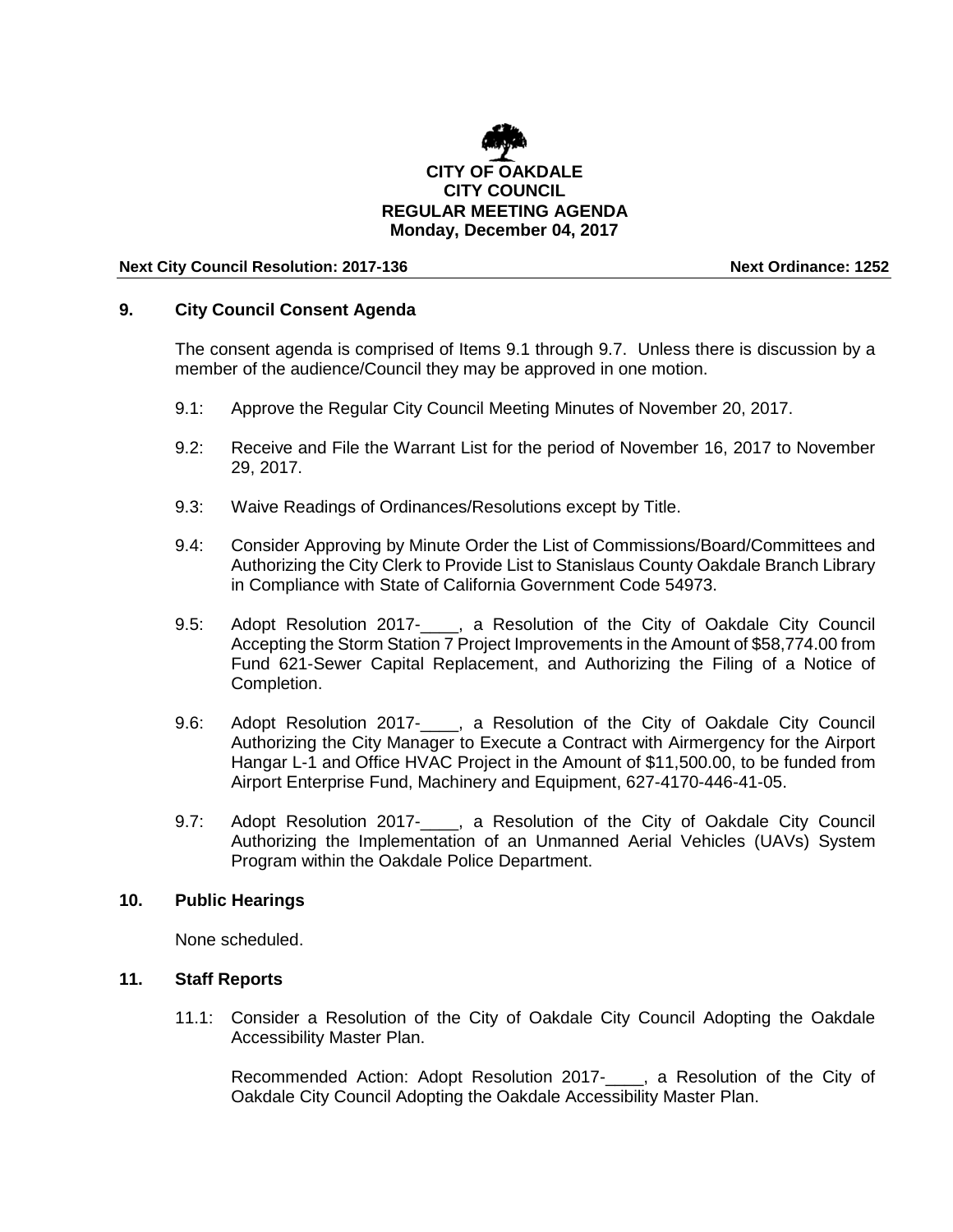

#### **Next City Council Resolution: 2017-136 Next Ordinance: 1252**

11.2: Consider a Resolution of the City of Oakdale City Council Authorizing the City Manager to Execute a Use Agreement for T.L. Davis Sports Park with the Oakdale Joint Unified School District (OJUSD) and Oakdale Youth Soccer Association (OYSA).

Recommended Action: Adopt Resolution 2017-\_\_\_\_, a Resolution of the City Council of the City of Oakdale Authorizing the City Manager to Execute a Use Agreement for T.L. Davis Sports Park with the Oakdale Joint Unified School District (OJUSD) and Oakdale Youth Soccer Association (OYSA).

11.3: Consider a Resolution of the City of Oakdale City Council Approving the City of Oakdale Emergency Operations Plan and Associated Emergency Support Functions.

Recommended Action: Adopt Resolution 2017-\_\_\_\_, a Resolution of the City Council of the City of Oakdale Approving the City of Oakdale Emergency Operations Plan and Associated Emergency Support Functions.

# **12. City Manager's Report**

# **13. City Council Items**

13.1: Consider Mayor's Annual Nomination and Appointment of Mayor Pro Tem.

Recommended Action: By Motion for Approval, Mayor Nominates a Council Member to Serve as Mayor Pro Tem and the City Council Makes the Appointment for a One-Year Term.

13.2: Consider City Council Appointments to City Boards, Commissions and Committees; and Regional Boards, Commissions and Committees for Calendar Year 2018.

Recommended Action: By Roll Call Vote, Ratify the Appointments for the Year 2018.

# **14. Adjournment**

# **The next regular meeting of the Oakdale City Council will be held Monday, December 18, 2017 at 7:00 p.m. in the City Council Chamber.**

In compliance with the Americans with Disabilities Act, if you need special assistance to participate in this meeting, please contact City Hall, 209-845-3571. Notification 48 hours prior to the meeting will enable the City to make reasonable arrangements to ensure accessibility to this meeting. (28CFR 35.102-35.104 ADA Title II).